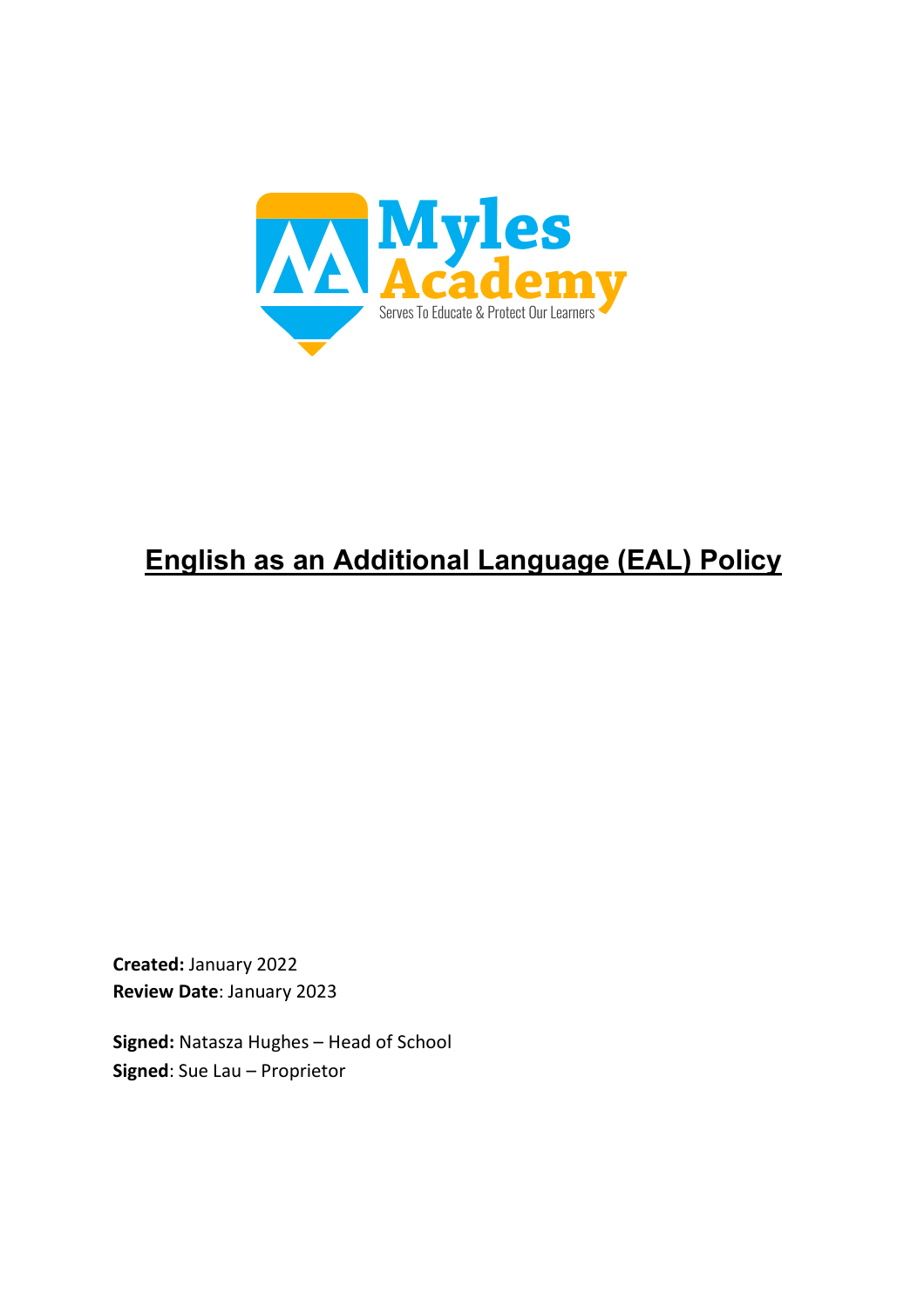## **Contents:**

- 1. Introduction
- 2. Roles and Responsibilities
- 3. Identification, assessment and review arrangements
- 4. Access to the curriculum and to assessment
- 5. Integration and access to the curriculum
- 6. Partnership
- 7. Liaison with other schools and agencies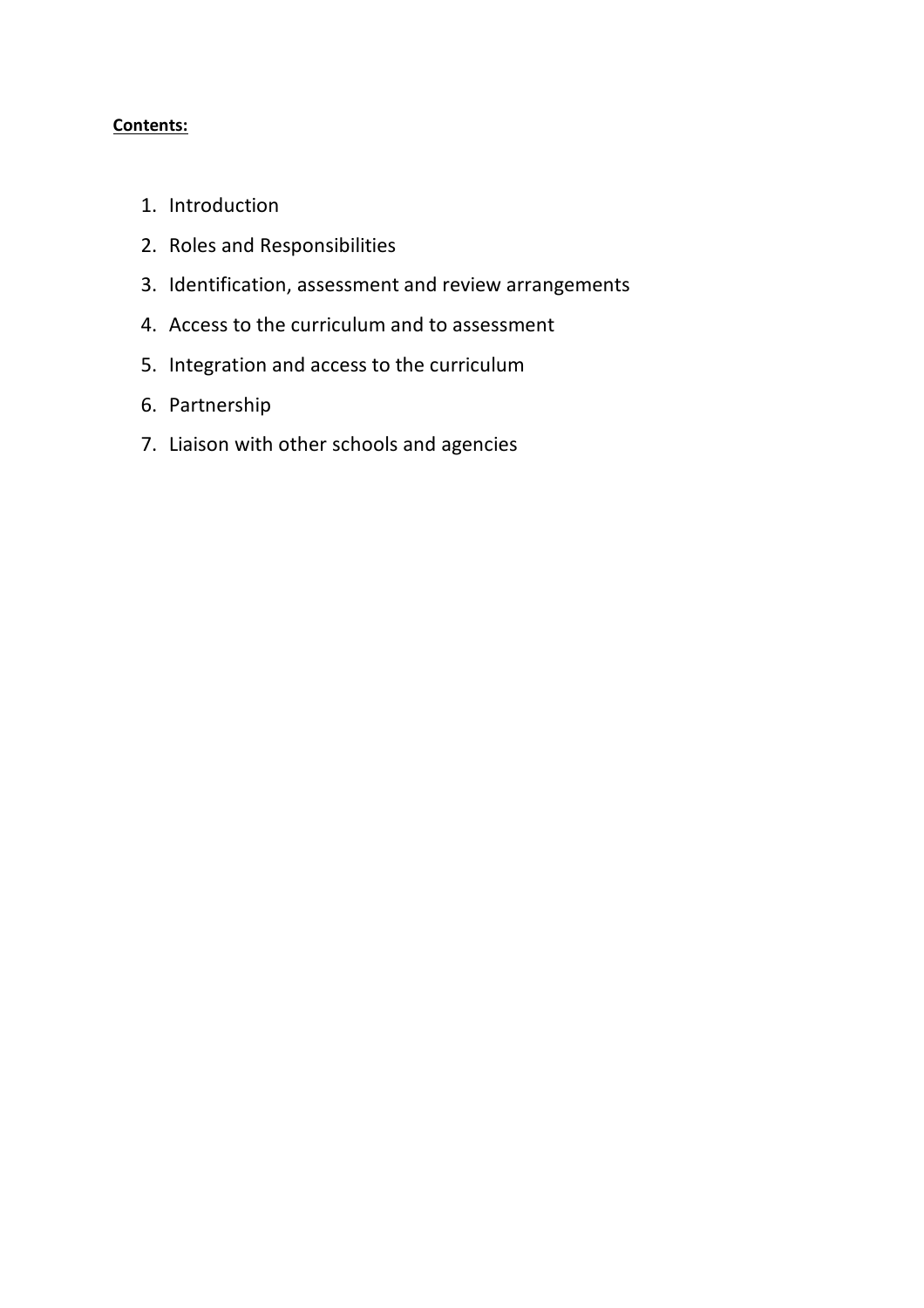## **Introduction**

This document is a statement of the aims, principles, strategies and provision for pupils who have English as an additional language (EAL). That is, students who have a first language other than English and who are in the process of learning and using English as an additional language through the curriculum and the broader life of the school. The Department of Education's definition of a pupil's first language is defined as *"any language other than English that a child was exposed to during early development (3 years) and continues to be exposed to in the home or community".* This does not necessarily indicate that the "first language" is the working language of the pupil.

Myles Academy is committed to equality of opportunity for all including those for whom English is not their first language. Our aims are:

- To provide a programme of support which will enable pupils with EAL to receive the help they need to access the curriculum.
- To liaise with parents/carers, working in partnership to facilitate progress.

# **Roles and Responsibilities**

There is a collective responsibility, held by all staff, to identify and remove barriers that stand in the way of our EAL students' achievement and inclusion. This includes:

- Identifying incoming EAL students, with support of the staff team.
- Ensuring that EAL students are integrated into classes and have full access to the curriculum.
- Maintaining a register of EAL students.
- Organisation or involvement in EAL focused events including World History Day.
- Delivering targeted support for individuals and small groups
- Liaising with Support Staff, Class Teachers and SLT to evaluate impact of intervention and progress.

#### **Identification, assessment and review arrangements**

Pupils whose first language is not English are assessed on entering the school. Where necessary a learning support assistant will be responsible for providing initial support or more specialist provision may be required by a suitably qualified teacher. Pupils will be monitored to ensure continued progress. Where appropriate teachers will take action to help children who are learning English as an additional language by various means developing their spoken and written English by:

- Ensuring that vocabulary work covers the technical as well as the everyday meaning of key words, metaphors and idioms.
- Displaying key vocabulary.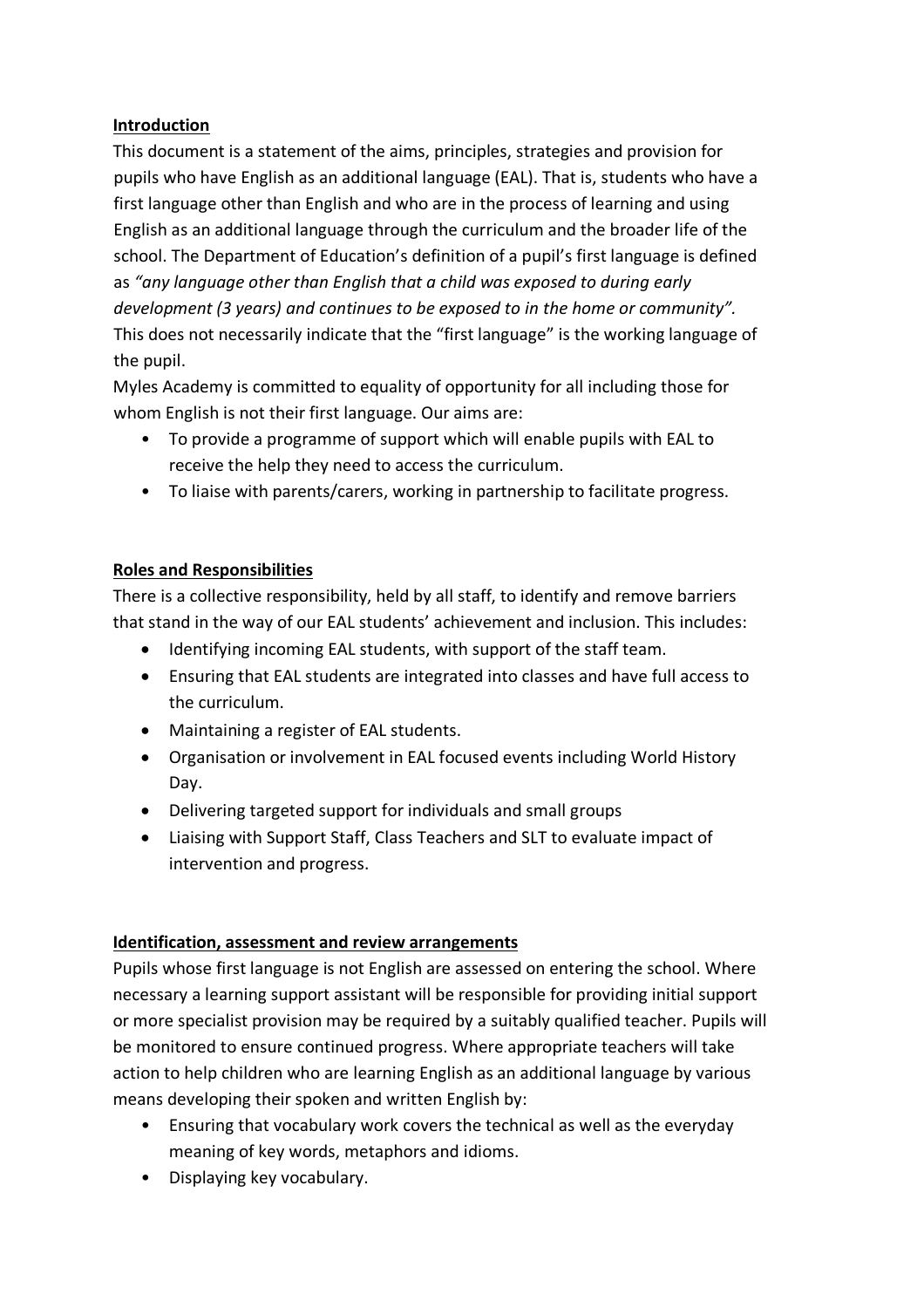- Explaining how speaking and writing in English are structured for different purposes across a range of subjects.
- Providing a range of reading materials that highlight the different ways in which English is used.
- Ensuring that there are effective opportunities for talking, and that talking is used to support writing.
- Encouraging children to transfer their knowledge, skills and understanding of one language to another.
- Building on children's experiences of language at home and in the wider community, so that their developing uses of English and other languages support one another.

## **Access to the curriculum and to assessment is ensured by:**

- Using accessible texts and materials that suit children's ages and levels of learning.
- Providing support through ICT, video or audio materials, dictionaries and translators, readers and amanuenses.
- Using the home or first language where appropriate.
- Setting targets in literacy for individual children.

# **Integration and access to the curriculum**

Pupils whose first language is not English will be immersed in the activities of their year and will work with their peers to encourage acquisition of language, with additional support from a learning support assistant or a qualified teacher as appropriate.

# **Partnership**

We recognise the importance of effective dialogue between teachers, parents, guardians and outside agencies. Parents are kept informed of their child's progress at every stage. Parents who are concerned about their child's progress should in the first instance speak to the head teacher. Myles Academy will:

- Be providing a welcoming induction process for newly arrived pupils and parents/carers
- Using plain English to ensure good spoken and written communications.
- Welcoming the involvement of parents/carers in the life and events of the school.
- Helping parent/carers understand how they can support their children at home, especially by continuing the development of their first language.